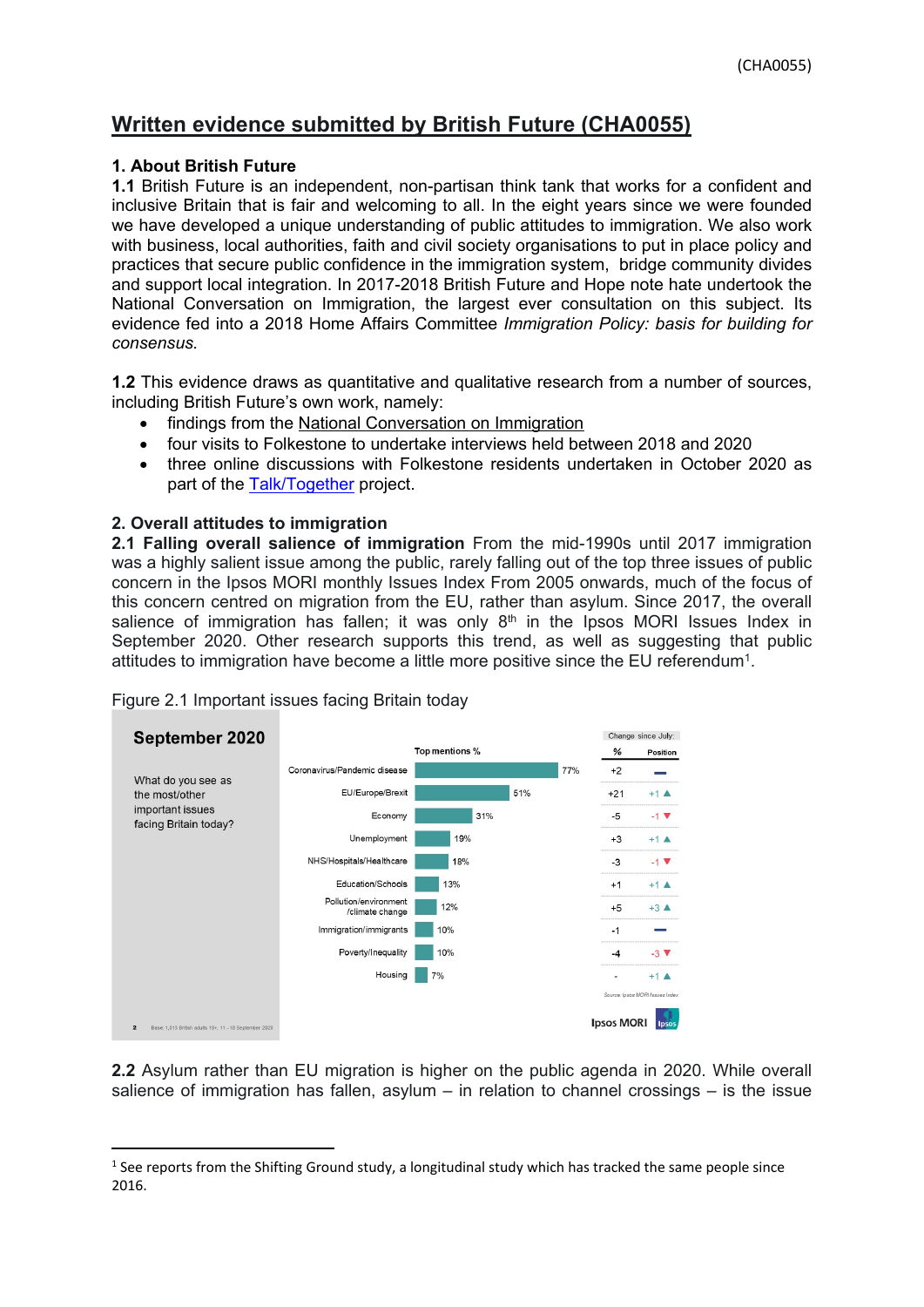that is raised when people are asked open questions on immigration. This is the main change we have seen since 2017-2018

**2.3** Although overall salience has fallen and there been a shift to asylum as an issue of concern, the themes that people raise in discussions about immigration are broadly similar to what they were in 2017-2018. Most people are 'balancers' and have moderate and constructive views and see both pressures and gains from migration. People want immigration to be controlled, those who come to the UK to make a contribution, and for migration policy to be fair and compassionate. Control means different things to different people - UK sovereignty, a selective immigration system, criminal record checks, control over numbers, competent immigration enforcement, data on who lives in the UK.

The online debate about immigration rarely represents the views of this moderate 'balancer' middle.

**2.5** Evidence from the National Conversation on Immigration and our 2020 discussions suggest that the public want asylum migration to be controlled, refugees to make a contribution, and those who arrive in the UK to be treated compassionately and fairly.

**2.6** There much 'balancing' in what people say. They are sympathetic to the plight of refugees and they know that many of those crossing the Channel had fled war and persecution from countries such as Iran and Syria. There is an acknowledgement that people who get into tiny boats must be desperate. Many people admitted feeling torn or confused about this highly visible issue; in the discussion we have often been asked "*where are the women and children?*" In Folkestone, people are confused and torn about the use of Napier Barracks as temporary accommodation. They don't want asylum seekers to be homeless in a pandemic but are concerns about health risks and a lack of consultation and information about this accommodation.

**2.7** Compassion is often balanced with concerns that the Government is unable to control the UK's borders. While people accept that those who were crossing the Channel had fled real dangers in Iran and Syria, they were also perceived to be crossing Europe to take advantage of the UK's supposedly generous benefits system. That asylum-seekers are barred from working in the UK is not something that most people know, as the quote below shows.

*"I know why they have left Iran and Syria, but it is difficult to understand why they are here when they have passed through so many countries."* (Folkestone resident, interviewed October 2020).

**2.8** A [YouGov](https://yougov.co.uk/topics/politics/survey-results/daily/2020/08/11/f4dc7/1) [poll](https://yougov.co.uk/topics/politics/survey-results/daily/2020/08/11/f4dc7/1) [of](https://yougov.co.uk/topics/politics/survey-results/daily/2020/08/11/f4dc7/1) [August](https://yougov.co.uk/topics/politics/survey-results/daily/2020/08/11/f4dc7/1) [2020](https://yougov.co.uk/topics/politics/survey-results/daily/2020/08/11/f4dc7/1) on channel crossings shows that most people have this balanced view. 19% of people have a great deal of sympathy towards migrants who have crossed the Channel, 25% had a fair amount of sympathy, 22% had not much sympathy and just over a quarter (27%) have no sympathy at all<sup>2</sup>. That is a consistent pattern. After the drowning of the toddler Alan Kurdi, a quarter of people took action to support refugees, for example donating money or signing petitions, while 30% said UK should take no refugees at all. In between are the 'balancers'. They include the 25% of people in the YouGov poll who have a fair amount of sympathy to migrants crossing the channel. This group will be sympathetic to the plight of refugees, but also want the UK and France to have an effective asylum system that combines control and fairness. The quarter who say that they have 'not much sympathy' can accept the principle of protecting refugees but would prioritise controls and want France to take firmer action.

<sup>2</sup> YOUGOV poll of 3,163 GB adults, August 11 2020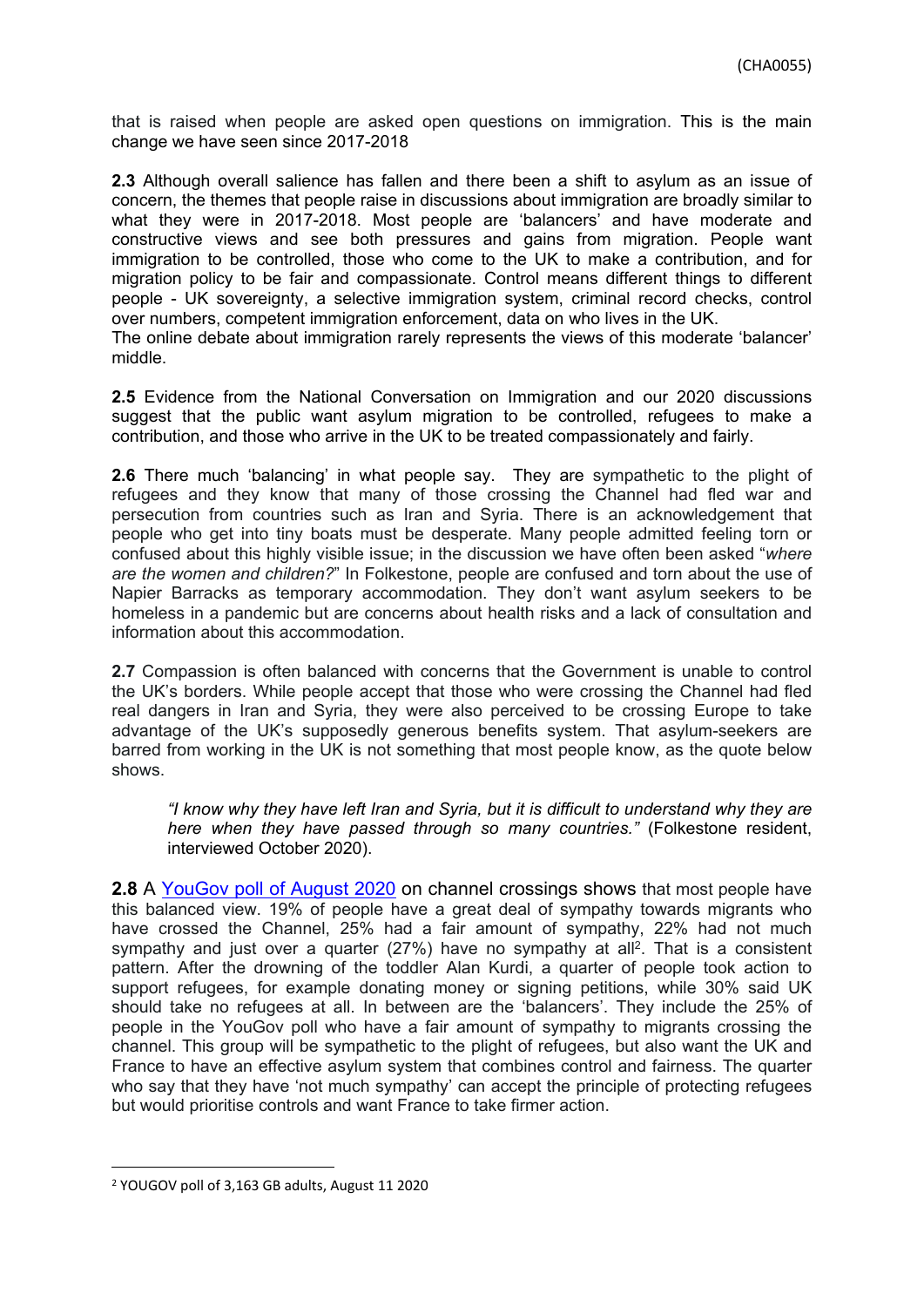## **3. Policy solutions**

**3.1** There are many reasons that the Government has to act to reduce the numbers of people crossing the Channel. First and foremost, there is an immediate risk to life for those making these journeys. Maintaining public confidence in the asylum system is also important. However, there are no easy solutions to reducing the numbers of people crossing the channel and it is to be welcomed that the Home Secretary has acknowledged this point. Over-promising and then failing to deliver only undermines public confidence in the Government's ability to manage immigration

**3.2** There is limited scope for action once people are actually in the water – by that point, saving lives is paramount. Solutions lie on land: in asylum-seekers countries of origin, in points of arrival France and in the UK. Public policy should be informed by robust evidence, including an understanding of the experiences of people who have made these journeys.

**3.3** Understanding the drivers of this migratory movement is essential in developing policy to reduce the numbers of people crossing the channel. These drivers include push factors in asylum-seekers countries of origin, conditions in countries of transit and in France, the actions of people smugglers and traffickers, and pull factors relating to the UK which encourage people to make this dangerous crossing. Significant drivers of migration through this route include:

- conflict and human rights abuse in countries of origin, including conflict/instability which has climate change as a contributory factor.
- unemployment, as well as conflict that has high unemployment as a causal factor of migration. Youth unemployment in Iraq, for example, is around 20% and there have been continued protests on this issue
- lack of viable means of support ie, work in countries of first asylum/transit countries such as Turkey and Lebanon<sup>3</sup>
- the actions of traffickers and smugglers
- the presence of immediate family in the UK, as well as other contacts and friends.
- prior familiarity with the English language
- perceptions that UK labour market is more open and that it is easier to find work in this country, compared with countries such as Greece or France<sup>4</sup>.

**3.4** Many of those crossing the channel are from Iran. The refugee recognition rate for Iranian asylum-seekers in the UK is high with 65% of applicants granted refugee status in 2019. Of the 790 asylum appeals in that year, 65% were upheld. This suggests that fear of persecuting is a significant factor in driving migration through the channel. While those crossing the channel may have a 'well-founded fear of persecution' and qualify for refugee status, work and a viable means of support are basic human needs.

**3.5** The numbers of asylum applications have been constant in recent years, although numbers were higher in 2019, with 45,537 applications lodged with the Home Office in that year<sup>5</sup>. Asylum applications fell in 2020, with 16,354 applications in the first two quarters of 2020, compared with 21,304 in the previous year. The presentation of Home Office administrative data does not enable any conclusions to be drawn about the impact of channel crossings on the number of asylum applications in the UK.

<sup>3</sup> Betts, A. and Collier P. (2018) Refuge: Rethinking Refugee Policy in a Changing World, Oxford: OUP.

<sup>4</sup> Hatton. T. (2011) Seeking asylum: trends and policies in OECD countries, London: Centre for Economic Policy Research.

<sup>5</sup> Home Office Immigration Statistics 27 August 2020 release. Figures include dependents.